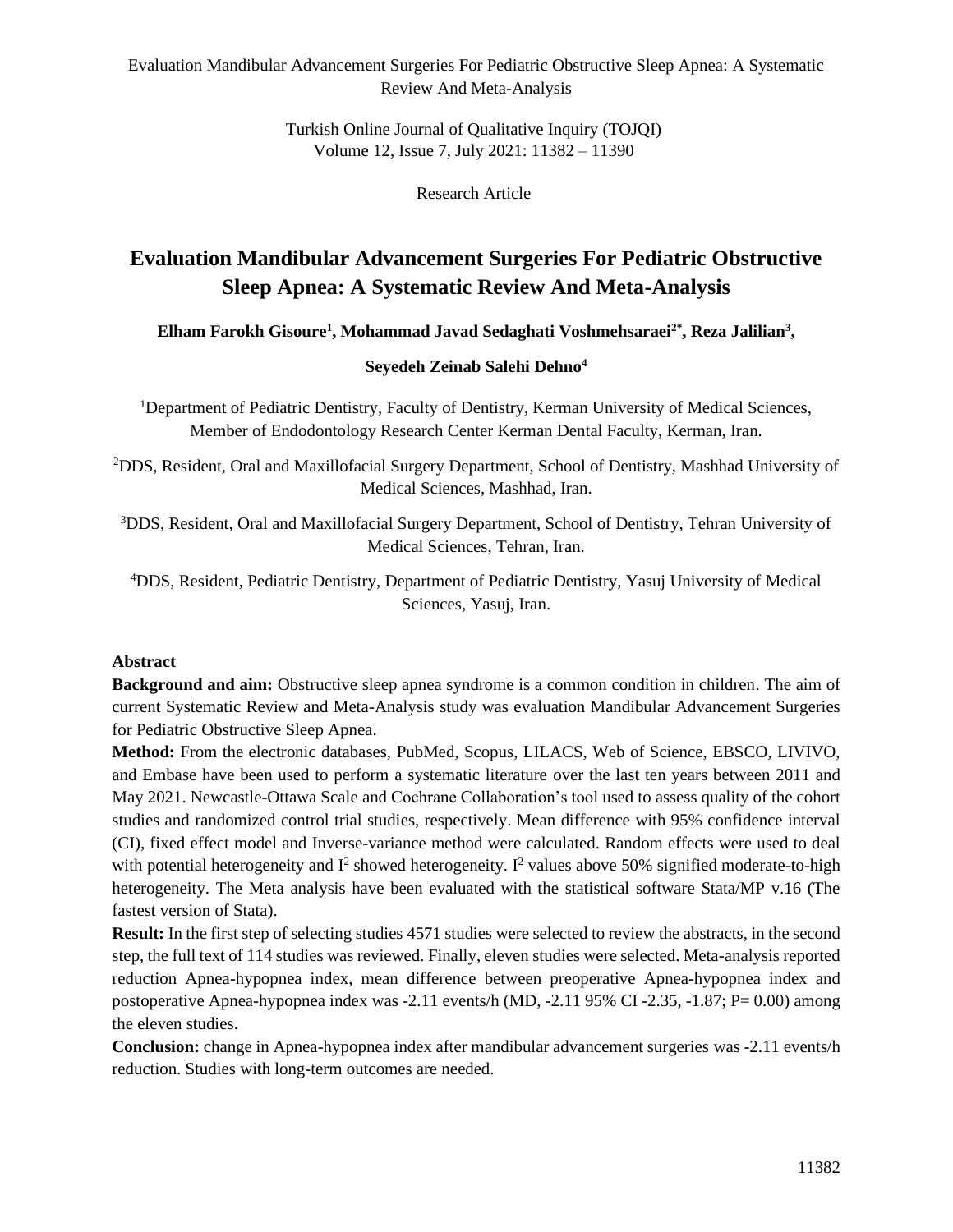**Key words:** Mandibular Advancement Surgeries, Obstructive Sleep Apnea, children, Pediatric, Apneahypopnea index

#### **Introduction**

Obstructive sleep apnea syndrome (OSAS) is a common condition in children (1) and characterized by a variable obstruction of the upper airway and different degrees of alteration in gas exchange during the night(2). The prevalence of OSAS is about 55% to 80% in pediatric participants with Down syndrome compared to 1% to 5% in the general pediatric population(3). Early and correct diagnosis and treatment of OSA in children is of great importance. Studies showed that many cases of OSA in children has been found to be the result of anatomical predispositions(4). It is generally accepted that positive airway pressure (PAP) is the firstline treatment modality and that a mandibular advancement device (MAD) can be prescribed when the patient becomes intolerant to the PAP.4 Maxillomandibular advancement (MMA) has been regarded as an effective treatment modality, as it is a permanent osseo-pharyngeal reconstruction procedure(5). Most recently Zhou et al.,2021 in a systematic review and met analysis evaluate and compare the treatment outcome of MMA and multilevel surgery for OSA treatment in adult population(6). The use of MAS for the treatment of OSA in congenital retrognathia has become increasingly common, and previous systematic reviews have been performed that address its success in children (7-9). However, published results are relatively sparse for the procedure's benefit in acquired retrognathia of children, and a meta-analysis of those published results has low to be done to quantify the procedure's benefit. Therefore, it is necessary to provide strong and solid evidence. The aim of current Systematic Review and Meta-Analysis study was evaluation Mandibular Advancement Surgeries for Pediatric Obstructive Sleep Apnea.

#### **Methods**

#### *Search strategy*

From the electronic databases, PubMed, Scopus, LILACS, Web of Science, EBSCO, LIVIVO, and Embase have been used to perform a systematic literature over the last ten years between 2011 and May 2021. The reason for choosing studies in the last ten years is to be able to provide sufficient evidence in this area and use newer studies. Therefore, a software program (Endnote X8) has been utilized for managing the electronic titles.

Searches were performed with mesh terms:

( "Sleep Apnea Syndromes/classification"[Mesh] OR "Sleep Apnea Syndromes/complications"[Mesh] OR "Sleep Apnea Syndromes/rehabilitation"[Mesh] OR "Sleep Apnea Syndromes/surgery"[Mesh] OR "Sleep Apnea Syndromes/therapy"[Mesh] )) OR "Sleep Apnea Syndromes"[Mesh]) AND "Mandibular Advancement"[Mesh]) OR ( "Mandibular Advancement/adverse effects"[Mesh] OR "Mandibular Advancement/methods"[Mesh] OR "Mandibular Advancement/therapy"[Mesh] )) AND ( "Child"[Mesh] OR "Only Child"[Mesh] )) OR ( "Dental Care for Children"[Mesh] OR "Disabled Children"[Mesh] )) OR ( "Pediatrics"[Mesh] OR "Pediatric Dentistry"[Mesh] OR "Dentists"[Mesh] ).

This systematic review has been conducted on the basis of the key consideration of the PRISMA Statement– Perfumed Reporting Items for the Systematic Review and Meta-analysis(10), and PECO strategy (Table1). *Selection criteria*

*Inclusion criteria:* Randomized controlled trials studies, controlled clinical trials, and prospective and retrospective cohort studies; used Mandibular advancement surgeries; Children with sleep apnea; in English. In vitro studies, case studies, case reports and reviews were excluded from the study.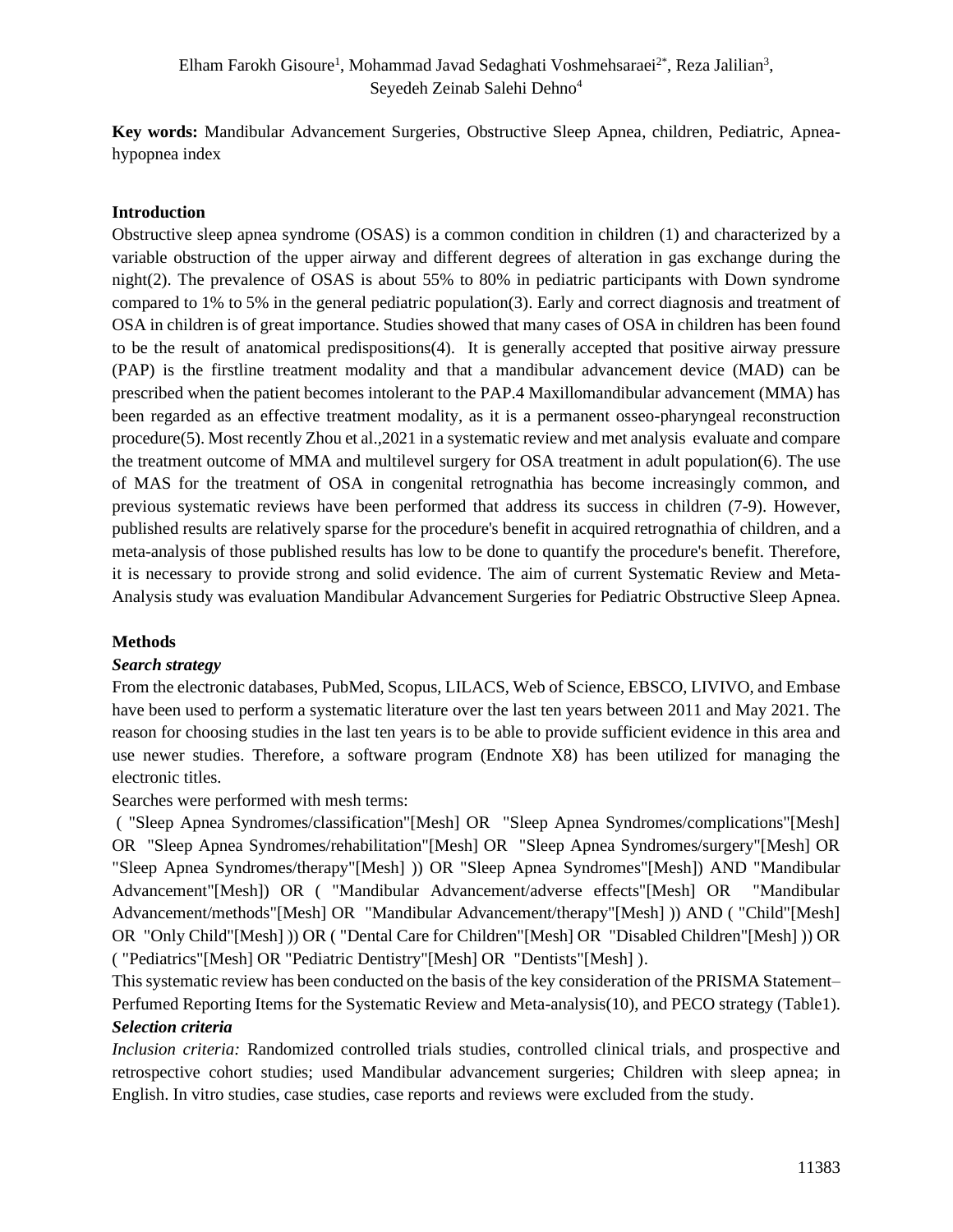| $\cdots$             |                                                   |  |  |  |  |  |  |  |  |
|----------------------|---------------------------------------------------|--|--|--|--|--|--|--|--|
| <b>PECO</b> strategy | <b>Description</b>                                |  |  |  |  |  |  |  |  |
|                      | Population: Pediatric Obstructive Sleep Apnea     |  |  |  |  |  |  |  |  |
| F.                   | Exposure: Mandibular advancement surgeries        |  |  |  |  |  |  |  |  |
|                      | Comparison: pre-surgical VS post-surgical outcome |  |  |  |  |  |  |  |  |
|                      | Outcome: surgical outcome                         |  |  |  |  |  |  |  |  |

Table1. PECO strategy

## *Study selection, Data Extraction and method of analysis*

The data have been extracted from the research included with regard to the study, years, study design, age, Apnea/Hypopnea Index. Newcastle-Ottawa Scale (NOS) (11) used to assessed quality of the cohort studies and case-control studies, This scale measures three dimensions (selection, comparability of cohorts and outcome) with a total of 9 items. In the analysis, any studies with NOS scores of 1‐3, 4‐6 and 7‐9 were defined as low, medium and high quality, respectively.

The quality of the randomized control trial studies included was assessed using the Cochrane Collaboration's tool(12). The scale scores for low risk was 1 and for High and unclear risk was 0. Scale scores range from 0 to 6. A higher score means higher quality.

For Data extraction, two reviewers blind and independently extracted data from abstract and full text of studies that included. Prior to the screening, kappa statistics was carried out in order to verify the agreement level between the reviewers. The kappa values were higher than 0.80.

Mean difference with 95% confidence interval (CI), fixed effect model and Inverse-variance method were calculated. Random effects were used to deal with potential heterogeneity and  $I^2$  showed heterogeneity.  $I^2$ values above 50% signified moderate-to-high heterogeneity. The Meta analysis have been evaluated with the statistical software Stata/MP v.16 (The fastest version of Stata).

#### **Results**

According to the purpose of the study, in the initial search with keywords, 8610 articles were found. In the first step of selecting studies 4571 studies were selected to review the abstracts. Then, studies that did not meet the inclusion criteria were excluded from the study (4457 article). In the second step, the full text of 114 studies was reviewed. Finally, eleven studies were selected (Figure1).

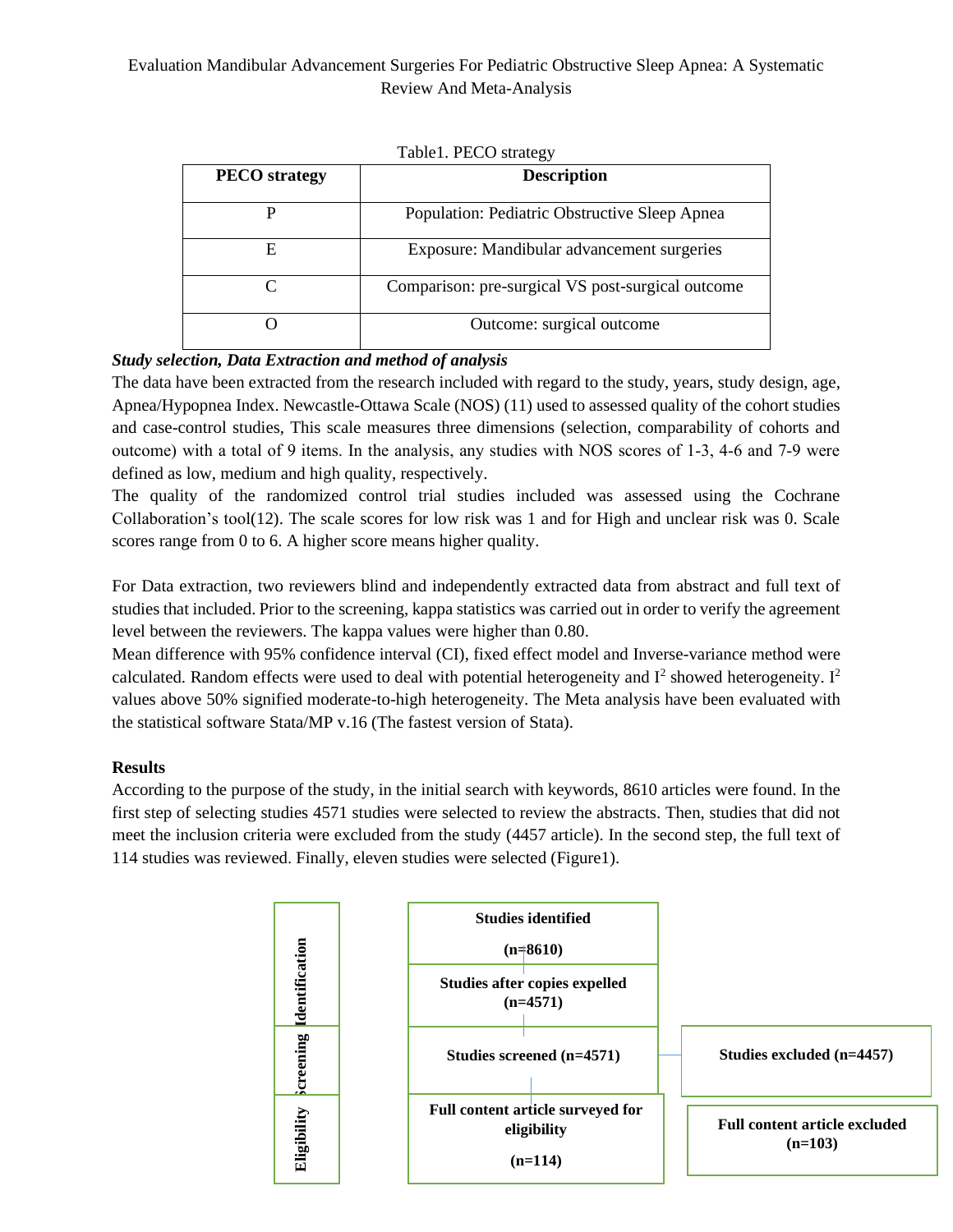

# *Characteristics*

Eleven studies (five retrospective cohort studies, two Prospective study and four randomized controlled trial) have been included in present article. The number of children was 147 boys and 120 girls, a total 267 with rang of age between 2 to 20 years (Table1). The apnea-hypopnea index reported in table 1.

## *Bias assessment*

According to NOS tool, two studies had a total score of 8/9, one study had a total score of 6/9 and four studies had a total score of 7/9. All studies had high quality except one study that had medium quality (Table3).

According to Cochrane Collaboration's tool, three studies had a total score of 4/6, and one study had a total score of 4/6. All studies had high quality or low risk of bias (Table4).

| $\mathbf N$     | Study. Year               | Study design          |                | Sample size   | Mean-Range       | Apnea-hypopnea  |
|-----------------|---------------------------|-----------------------|----------------|---------------|------------------|-----------------|
|                 |                           |                       |                |               | of Age           | index           |
|                 |                           |                       | boy            | girl          | (years)          |                 |
|                 |                           |                       |                |               |                  |                 |
| $\mathbf{1}$    | Best et al., 2021 (13)    | Retrospective         | 15             |               | $14 - 20$        | $28.9 \pm 16.0$ |
|                 |                           |                       |                |               |                  |                 |
| $\overline{2}$  | Chuang et al. 2019 (14)   | <b>RCT</b>            | 31             | 9             | $7.95 \pm 3.27$  | $3.75 \pm 2.48$ |
| 3               | Modesti-Vedolin et        | 8<br><b>RCT</b><br>10 |                | $8.3 \pm 2.3$ |                  |                 |
|                 | al. $2018(15)$            |                       |                |               |                  |                 |
| $\overline{4}$  | Idris et al. 2018 (16)    | <b>RCT</b>            | 13             | 3             | $9.8 \pm 1.1$    | $2.8 \pm 3.0$   |
|                 |                           |                       |                |               |                  |                 |
| $5\overline{)}$ | Zellner et al. $2017(17)$ | Retrospective         |                | 50            | < 18             | $51.3 \pm 45.6$ |
| 6               | Zanaty et al. $2016(18)$  | Prospective           | 17             | 13            | $11.13 \pm 2.69$ | $52.5 + 4.95$   |
|                 |                           |                       |                |               |                  |                 |
| $\overline{7}$  | Machado-Junior et al.     | <b>RCT</b>            | $\overline{2}$ | 6             | $8.13 \pm 1.31$  | $1.66 \pm 0.28$ |
|                 | 2016(19)                  |                       |                |               |                  |                 |
| 8               | Goldstein et al.2015      | Retrospective         | 10             | 18            | < 18             | 32.06±12.51     |
|                 | (20)                      |                       |                |               |                  |                 |

## **Table2. Studies selected for systematic review and meta-analysis.**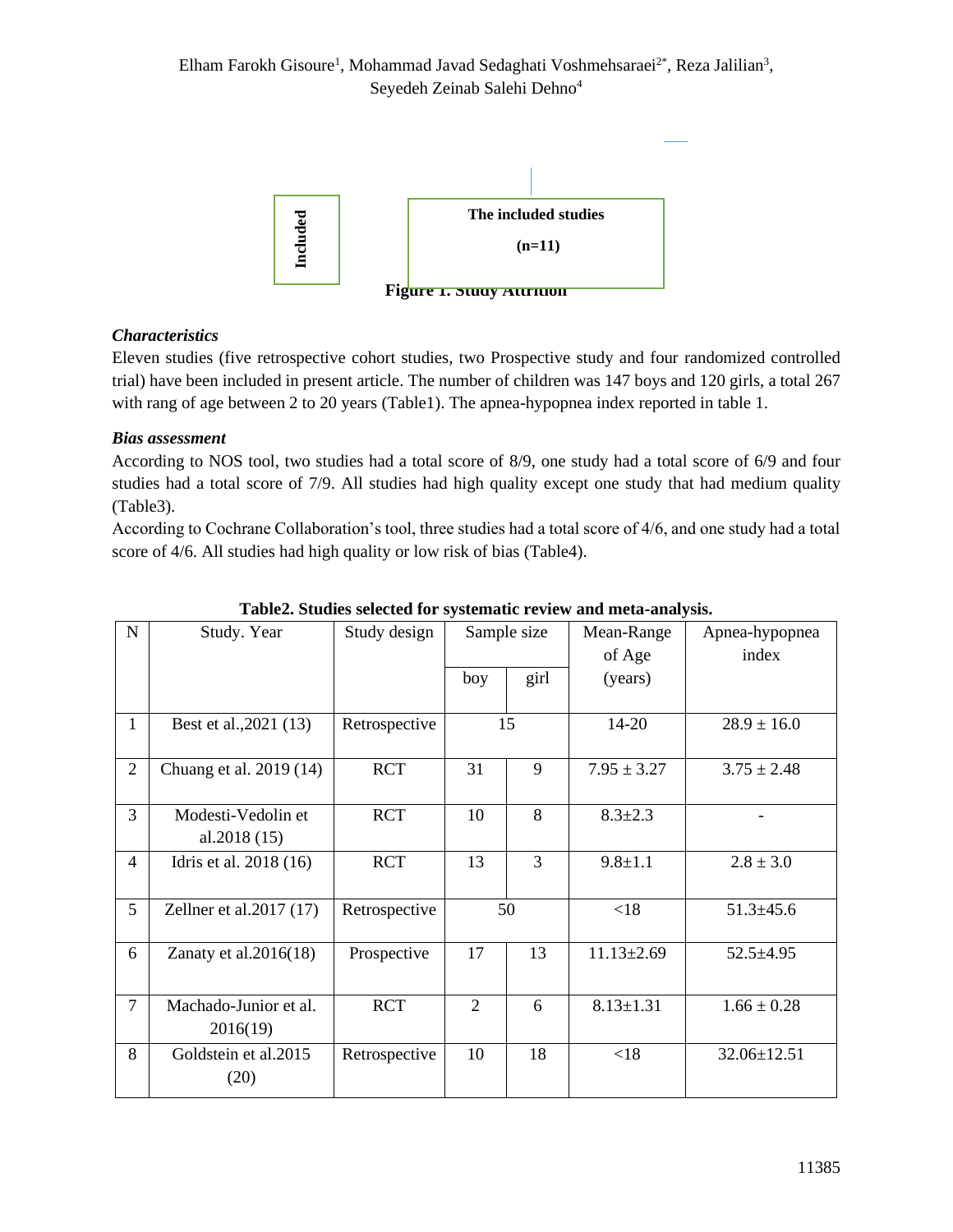|    | Yadav et al., 2014 (21)  | Prospective   |    | 9.9  | $78.65 \pm 60.23$ |
|----|--------------------------|---------------|----|------|-------------------|
|    |                          |               |    |      |                   |
| 10 | Murage et al., 2013 (22) | Retrospective | 50 |      | $37.8 \pm 25.6$   |
|    |                          |               |    |      |                   |
| 11 | Hammoudeh et al., 2012   | Retrospective | 20 | 4.75 | $39.7 \pm 38.23$  |
|    | (23)                     |               |    |      |                   |

RCT: randomized controlled trial.

# **Table3. Risk of bias assessment (NOS tool)**

|                             |                          | <b>Selection (5 score)</b> |                 |                                      | Comparabilit<br>y(2 score)         | <b>Outcome</b><br>(2 score)       |                  |                |
|-----------------------------|--------------------------|----------------------------|-----------------|--------------------------------------|------------------------------------|-----------------------------------|------------------|----------------|
| Study. Years                | representative<br>sample | size<br>Sample             | Non respondents | Ascertainment of<br>exposure<br>the, | and<br>Based on design<br>analysis | $\sigma$<br>Assessment<br>putcome | Statistical test | Total score    |
| Best et al., 2021 (13)      |                          | 1                          | 1               | 1                                    | 2                                  |                                   | $\mathbf{1}$     | 8              |
| Zellner et al.2017 (17)     |                          |                            |                 | $\theta$                             |                                    |                                   |                  | 6              |
| Zanaty et al. $2016(18)$    |                          |                            | $\overline{0}$  | $\overline{2}$                       |                                    |                                   | 1                | $\overline{7}$ |
| Goldstein et al.2015 (20)   |                          |                            | 1               | $\overline{0}$                       | 2                                  |                                   | 1                | $\overline{7}$ |
| Yadav et al., 2014 (21)     |                          |                            | 1               | $\theta$                             | 2                                  |                                   | 1                | $\overline{7}$ |
| Murage et al., 2013 (22)    |                          | 1                          | 1               | 1                                    |                                    |                                   | 1                | $\overline{7}$ |
| Hammoudeh et al., 2012 (23) |                          |                            |                 |                                      | $\overline{2}$                     |                                   |                  | 8              |

# **Table3. Risk of bias assessment (Cochrane Collaboration's tool(12))**

| study                           | sequence<br>generation<br>Random | concealment<br>allocation | and<br>$\sigma$<br>personnel<br>participants<br>blinding | blinding of<br>assessment<br>outcome | data<br>incomplete<br>outcome | selective reporting | Total<br>score |
|---------------------------------|----------------------------------|---------------------------|----------------------------------------------------------|--------------------------------------|-------------------------------|---------------------|----------------|
| Chuang et al. 2019 (14)         | ÷                                | ÷                         | ÷                                                        | ÷                                    | э                             | 7                   | 4              |
| Modesti-Vedolin et al.2018 (15) | ÷                                | ÷                         | ÷                                                        | ÷                                    | ÷                             |                     | 5              |
| Idris et al. 2018 (16)          | ÷                                | ÷                         | ٠                                                        | ÷                                    | 7                             | ÷                   | $\overline{4}$ |
| Machado-Junior et al. 2016(19)  |                                  |                           |                                                          |                                      |                               |                     | 4              |
|                                 | ÷                                |                           | $\blacksquare$                                           | ÷                                    | ÷                             | $\pm$               |                |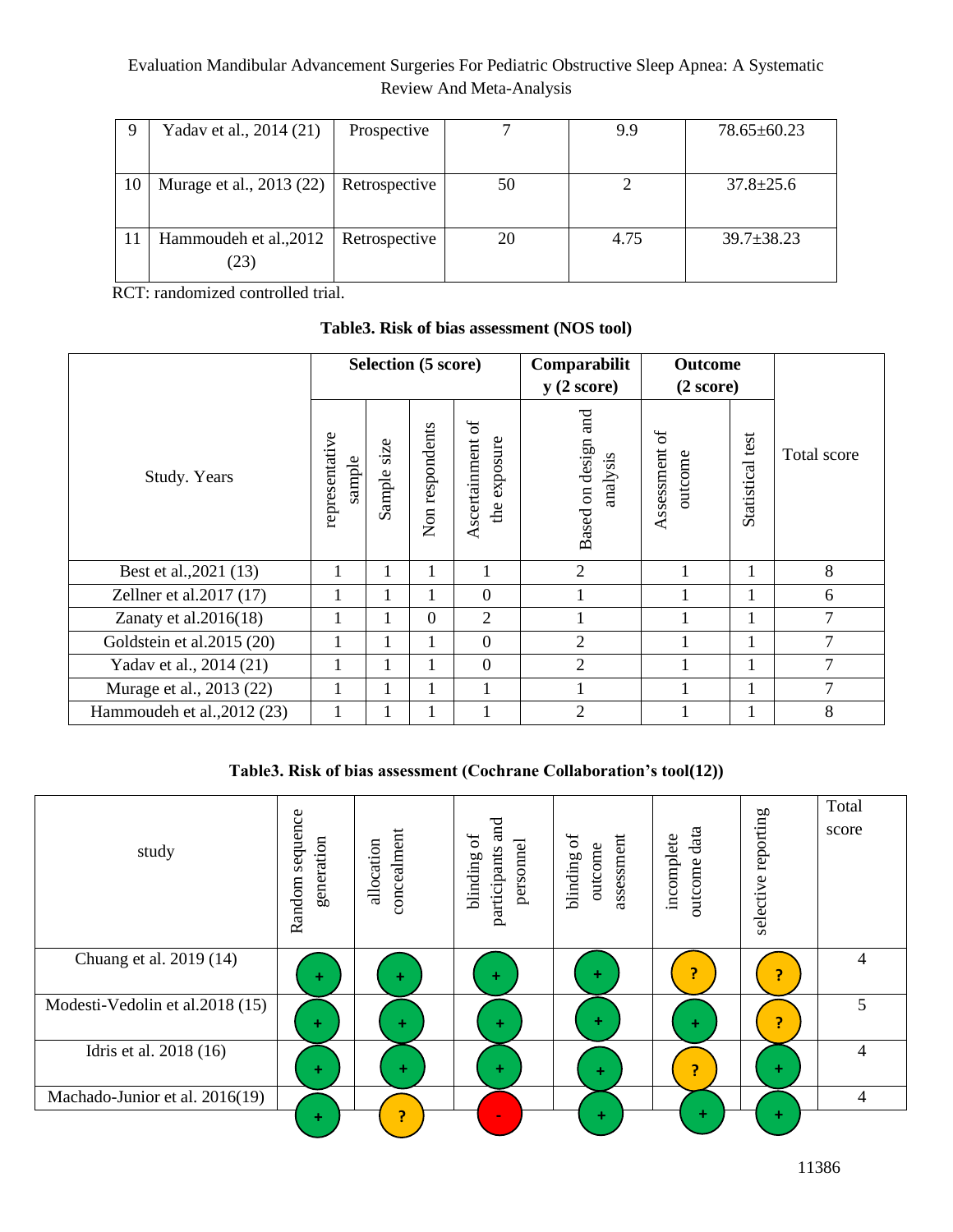| $\mathbf{I}$ and $(\cdot)$ and $\mathbf{I}$ and $(\mathbf{0})$ $\mathbf{L}$ and $(\cdot)$ |  |  |  |  |  |  |  |  |  |  |
|-------------------------------------------------------------------------------------------|--|--|--|--|--|--|--|--|--|--|

Low  $(+)$ , unclear  $(?)$ , high  $(-)$ 

Meta-analysis reported reduction Apnea-hypopnea index, mean difference between preoperative AHI and postoperative AHI was -2.11 events/h (MD, -2.11 95% CI -2.35, -1.87; P= 0.00) among the eleven studies (Figure2). There was statistically significant difference between preoperative AHI and postoperative AHI (p=0.00). Heterogeneity found ( $I^2 = 99.45\%$ ; p=0.00). This result showed the change in AHI after mandibular advancement surgeries was -2.11 events/h reduction.

|                                                           |    | Preoperative |           | Postoperative |       |            |                 |           | Mean Diff.                        | Weight |
|-----------------------------------------------------------|----|--------------|-----------|---------------|-------|------------|-----------------|-----------|-----------------------------------|--------|
| Study                                                     | N  | Mean         | <b>SD</b> | N             | Mean  | <b>SD</b>  |                 |           | with 95% CI                       | $(\%)$ |
| Best et al., 2021                                         | 15 | 5.7          | 4.6       | 15            | 28.9  | 16         |                 | -23.20 [  | $-31.62, -14.78$                  | 0.08   |
| Chuang et al. 2019                                        | 40 | 2.16         | 1.8       | 40            | 3.75  | 2.48       |                 | $-1.59$ [ | $-2.54$ , $-0.64$ ]               | 6.25   |
| Modesti-Vedolin et al.2018                                | 18 | 4.5          | 3         | 18            | 10    | 5.75       |                 | $-5.50$ [ | $-8.50,$<br>$-2.50$ ]             | 0.63   |
| Idris et al. 2018                                         | 16 | 1.9          | 2.1       | 16            | 2.8   | 3          |                 | $-0.90$ [ | $-2.69,$<br>0.891                 | 1.75   |
| Zellner et al.2017                                        | 50 | 5.5          | 3.8       | 50            | 51.3  | 45.6       |                 | -45.80 [  | $-58.48, -33.12$                  | 0.04   |
| Zanaty et al.2016                                         | 30 | 12.6         | 1.31      | 30            | 52.5  | 4.95       |                 | -39.90 [  | $-41.73, -38.07$                  | 1.68   |
| Machado-Junior et al. 2016                                | 8  | $\cdot$ 3    | .23       | 8             | 1.66  | .28        |                 | $-1.36$ [ | $-1.61, -1.11$                    | 89.34  |
| Goldstein et al. 2015                                     | 13 | 31.6         | 1.48      | 13            | 32.06 | 12.51      |                 | $-0.46$ [ | -7.31.<br>6.39]                   | 0.12   |
| Yadav et al., 2014                                        | 7  | 8.17         | 3.89      | 7             | 78.65 | 60.23      |                 |           | $-70.48$ [ $-115.19$ , $-25.77$ ] | 0.00   |
| Murage et al., 2013                                       | 50 | 6.5          | 8.03      | 50            | 37.8  | 25.6       |                 | -31.30 [  | $-38.74, -23.86$                  | 0.10   |
| Hammoudeh et al., 2012                                    | 20 | 5.8          | 7.1       | 20            |       | 39.7 38.23 |                 | -33.90 [  | $-50.94, -16.86$                  | 0.02   |
| <b>Overall</b>                                            |    |              |           |               |       |            |                 | $-2.11$ [ | $-2.35, -1.87$                    |        |
| Heterogeneity: $I^2$ = 99.45%, $H^2$ = 182.76             |    |              |           |               |       |            |                 |           |                                   |        |
| Test of $\theta_i = \theta_i$ : Q(10) = 1827.55, p = 0.00 |    |              |           |               |       |            |                 |           |                                   |        |
| Test of $\theta$ = 0: z = -17.42, p = 0.00                |    |              |           |               |       |            |                 |           |                                   |        |
|                                                           |    |              |           |               |       |            | $-100$<br>$-50$ | 0         |                                   |        |

Fixed-effects inverse-variance model

**Figure2. , mean difference of Apnea-hypopnea index between pre and post-surgical**

#### **Discussion**

The aim of present Systematic Review and Meta-Analysis was evaluation Mandibular Advancement Surgeries for Pediatric Obstructive Sleep Apnea. Obstructive sleep apnea syndrome is a common pediatric disorder characterized by recurrent events of partial or complete upper airway obstruction during sleep which result in abnormal ventilation and sleep pattern(24). The apnea-hypopnea index (AHI) is the average number of disordered breathing events per hour. Typically, the OSA syndrome is defined as an AHI of 5 or greater. An AHI of 5–15 is considered as mild, 15–30 is moderate and more than 30 events per hour characterizes severe sleep apnea(25). The significant risk factors for OSAS in children include snoring  $\geq 3$ months, male gender, obesity, tonsillar and adenoid hypertrophy and, surprisingly breast feeding(1). Bue et al.,20200 in a narrative review reported OSA is a common disorder in children and those at risk must be identified, studied, and treated promptly because untreated OSA can be responsible for cardiovascular, metabolic, and neurocognitive morbidities and may induce, sometimes, non-reversible deficits given his insistence on a period of physical and neuro-psychic development(24). The Meta analysis of current study showed mean difference between preoperative AHI and postoperative AHI was -2.11 events/h. Noller et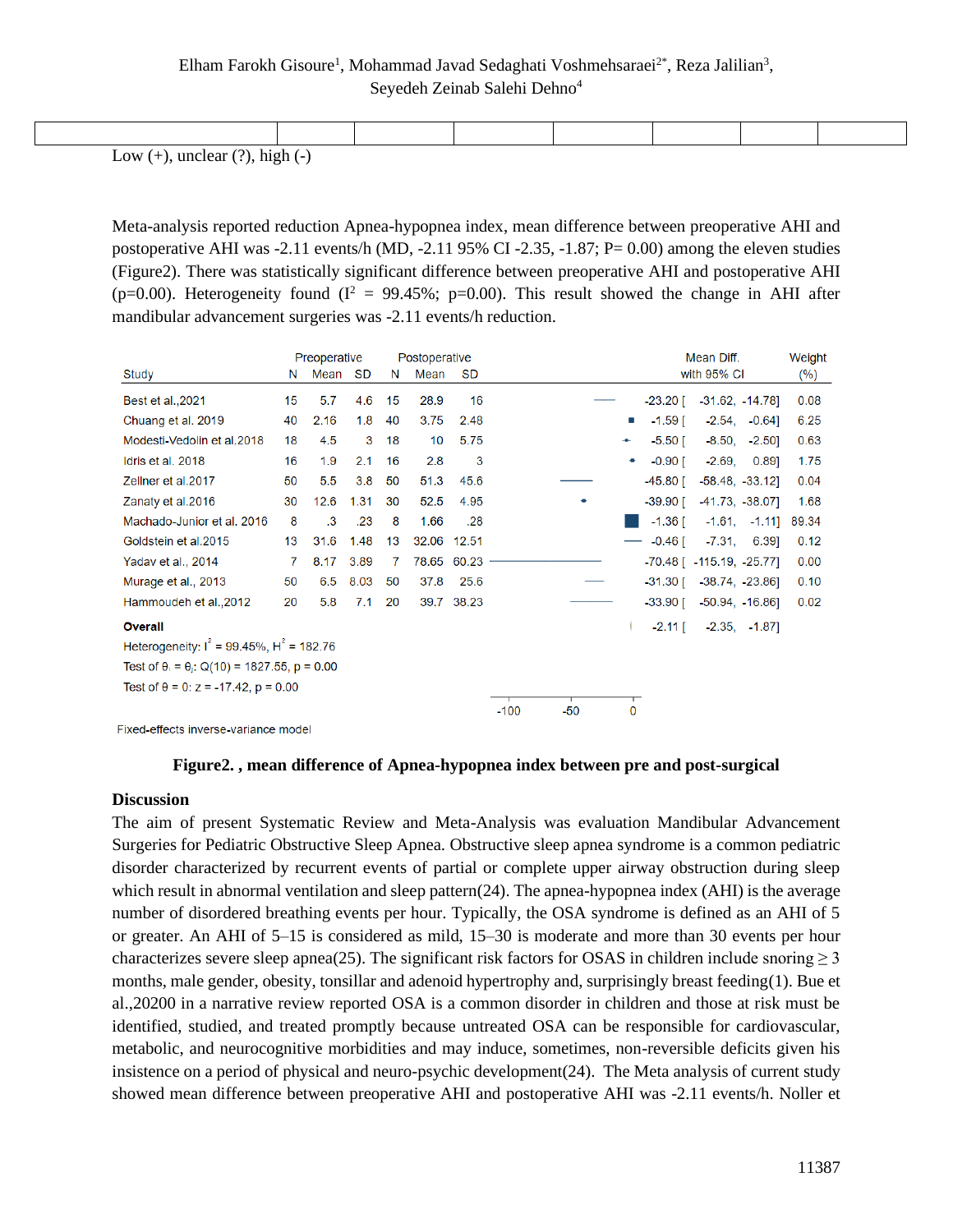al.,2018 in a systematic review and meta-analysis reported that obstructive sleep apnea has dramatically improved in pediatric patients with mandibular insufficiency when they have been treated with mandibular advancement or mandibular distraction osteogenesis(9). In Yanyan et al., 2019 study subgroup analysis suggested that MAA can be effective for mild to severe patients before the end of the pubertal peak. Longterm treatment (at least six months) may be more effective than short-term treatment(26). Chen et al., 2020 showed lower apnea-hypopnea index (95% CI:  $-7.23$  to  $-1.89$ , p < 0.00001), a retracted maxilla and mandible, a narrower airway and a shorter soft palate than non-responders(27). Heidari et al., 2020 reported ositive effect of use mandibular advancement surgeries in treating children with mandibular insufficiency and improve obstructive sleep apnea(28). Overall, this systematic review and meta-analysis was well conducted and tried to take all the limitations in previous studies, also included studies with low-quality evidence ans I2 showed high Heterogeneity among studies. The present systematic review and Metaanalysis suggests that MAS improve AHI in children with OSA. More clinical trial studies are needed to provide better evidence.

#### **Conclusions**

reduction of AHI after mandibular advancement surgeries was -2.11 events/h in pediatric patients. mandibular advancement surgeries improved Obstructive Sleep Apnea. Studies with long-term outcomes are needed.

#### **References**

1. Xu Z, Wu Y, Tai J, Feng G, Ge W, Zheng L, et al. Risk factors of obstructive sleep apnea syndrome in children. Journal of Otolaryngology-Head & Neck Surgery. 2020;49(1):1-7.

2. Andersen IG, Holm J-C, Homøe P. Obstructive sleep apnea in children and adolescents with and without obesity. European Archives of Oto-Rhino-Laryngology. 2019;276(3):871-8.

3. Caloway CL, Diercks GR, Keamy D, de Guzman V, Soose R, Raol N, et al. Update on hypoglossal nerve stimulation in children with down syndrome and obstructive sleep apnea. The Laryngoscope. 2020;130(4):E263-E7.

4. Andersen IG, Holm J-C, Homøe P. Obstructive sleep apnea in obese children and adolescents, treatment methods and outcome of treatment–a systematic review. International journal of pediatric otorhinolaryngology. 2016;87:190-7.

5. Lee K-H, Kim K-A, Kwon Y-D, Kim S-W, Kim S-J. Maxillomandibular advancement surgery after long-term use of a mandibular advancement device in a post-adolescent patient with obstructive sleep apnea. The Korean Journal of Orthodontics. 2019;49(4):265-76.

6. Zhou N, Ho J-PT, Huang Z, Spijker R, de Vries N, Aarab G, et al. Maxillomandibular advancement versus multilevel surgery for treatment of obstructive sleep apnea: A systematic review and meta-analysis. Sleep Medicine Reviews. 2021:101471.

7. Breik O, Tivey D, Umapathysivam K, Anderson P. Mandibular distraction osteogenesis for the management of upper airway obstruction in children with micrognathia: a systematic review. International journal of oral and maxillofacial surgery. 2016;45(6):769-82.

8. Tsui WK, Yang Y, Cheung LK, Leung YY. Distraction osteogenesis as a treatment of obstructive sleep apnea syndrome: A systematic review. Medicine. 2016;95(36).

9. Noller MW, Guilleminault C, Gouveia CJ, Mack D, Neighbors CL, Zaghi S, et al. Mandibular advancement for pediatric obstructive sleep apnea: A systematic review and meta-analysis. Journal of Cranio-Maxillofacial Surgery. 2018;46(8):1296-302.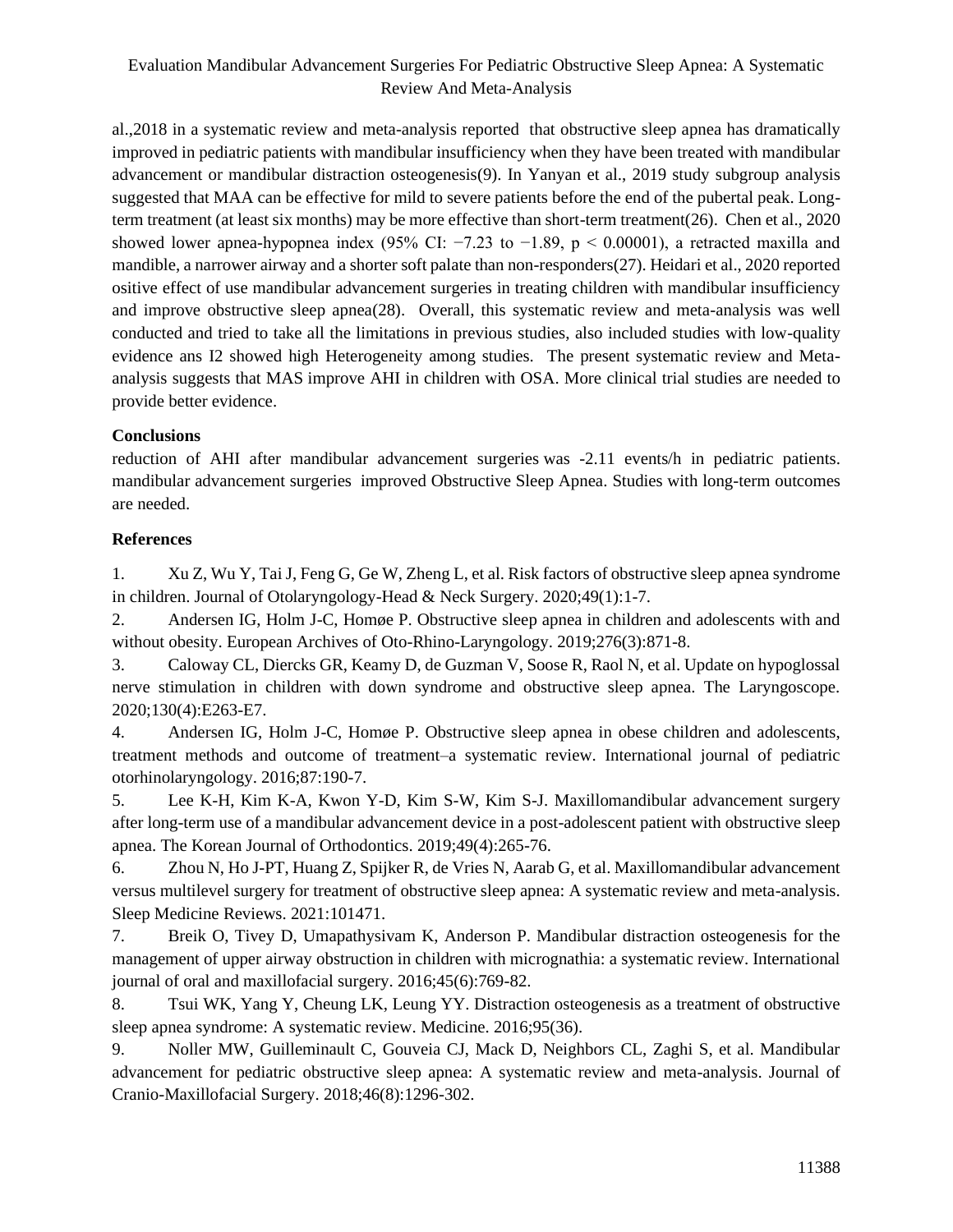10. Moher D, Liberati A, Tetzlaff J, Altman DG, Altman D, Antes G, et al. Preferred reporting items for systematic reviews and meta-analyses: the PRISMA statement (Chinese edition). Journal of Chinese Integrative Medicine. 2009;7(9):889-96.

11. Stang A. Critical evaluation of the Newcastle-Ottawa scale for the assessment of the quality of nonrandomized studies in meta-analyses. European journal of epidemiology. 2010;25(9):603-5.

12. Higgins J, Altman D, Gøtzsche P, Jüni P, Moher D, Oxman A, et al. Cochrane bias methods group; cochrane statistical methods group. The Cochrane Collaboration's tool for assessing risk of bias in randomised trials BMJ. 2011;343(7829):d5928.

13. Best DL, Chadha S, Harriman E, Wang CS, Troost JP, Aronovich S. Maxillomandibular advancement effectively treats obstructive sleep apnea in adolescents at short-term follow-up. Oral Surgery, Oral Medicine, Oral Pathology and Oral Radiology. 2021.

14. Chuang L-C, Hwang Y-J, Lian Y-C, Hervy-Auboiron M, Pirelli P, Huang Y-S, et al. Changes in craniofacial and airway morphology as well as quality of life after passive myofunctional therapy in children with obstructive sleep apnea: a comparative cohort study. Sleep and Breathing. 2019;23(4):1359- 69.

15. Modesti-Vedolin G, Chies C, Chaves-Fagondes S, Piza-Pelizzer E, Lima-Grossi M. Efficacy of a mandibular advancement intraoral appliance (MOA) for the treatment of obstructive sleep apnea syndrome (OSAS) in pediatric patients: A pilot-study. Medicina Oral, Patología Oral y Cirugía Bucal. 2018;23(6):e656.

16. Idris G, Galland B, Robertson CJ, Gray A, Farella M. Mandibular advancement appliances for sleep-disordered breathing in children: A randomized crossover clinical trial. Journal of dentistry. 2018;71:9-17.

17. Zellner EG, Mhlaba JM, Reid RR, Steinbacher DM. Does mandibular distraction vector influence airway volumes and outcome? Journal of Oral and Maxillofacial Surgery. 2017;75(1):167-77.

18. Zanaty O, El Metainy S, Abo Alia D, Medra A. Improvement in the airway after mandibular distraction osteogenesis surgery in children with temporomandibular joint ankylosis and mandibular hypoplasia. Pediatric Anesthesia. 2016;26(4):399-404.

19. Machado-Júnior A-J, Signorelli L-G, Zancanella E, Crespo A-N. Randomized controlled study of a mandibular advancement appliance for the treatment of obstructive sleep apnea in children: A pilot study. Medicina oral, patologia oral y cirugia bucal. 2016;21(4):e403.

20. Goldstein JA, Chung C, Paliga JT, Cielo C, Marcus CL, Lioy J, et al. Mandibular distraction osteogenesis for the treatment of neonatal tongue-based airway obstruction. Journal of Craniofacial Surgery. 2015;26(3):634-41.

21. Yadav R, Bhutia O, Shukla G, Roychoudhury A. Distraction osteogenesis for management of obstructive sleep apnoea in temporomandibular joint ankylosis patients before the release of joint. Journal of Cranio-Maxillofacial Surgery. 2014;42(5):588-94.

22. Murage KP, Tholpady SS, Friel M, Havlik RJ, Flores RL. Outcomes analysis of mandibular distraction osteogenesis for the treatment of Pierre Robin sequence. Plastic and reconstructive surgery. 2013;132(2):419-21.

23. Hammoudeh J, Bindingnavele VK, Davis B, Davidson Ward SL, Sanchez-Lara PA, Kleiber G, et al. Neonatal and infant mandibular distraction as an alternative to tracheostomy in severe obstructive sleep apnea. The Cleft palate-craniofacial journal. 2012;49(1):32-8.

24. Bitners AC, Arens R. Evaluation and management of children with obstructive sleep apnea syndrome. Lung. 2020;198(2):257-70.